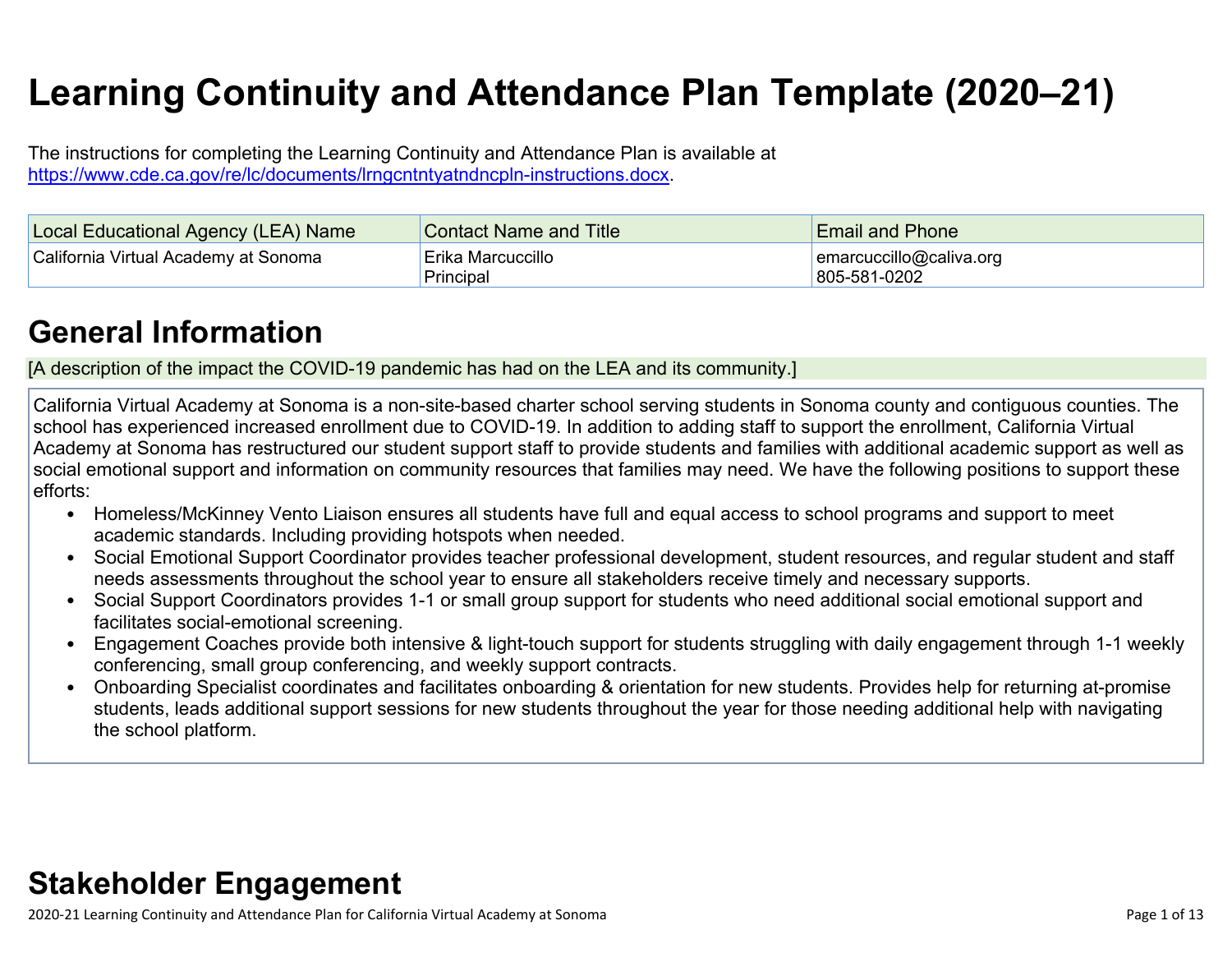#### [A description of the efforts made to solicit stakeholder feedback.]

Throughout the development of this plan, staff, parents, students, union leadership, and the school board were offered opportunities to provide feedback. Beginning in the spring of 2020, staff meetings were held to gather input on several aspects of the program, including the instructional model and social emotional supports. Grade level and subject area focus groups were formed to gather more specific feedback. As the plan was developed, a draft was provided to union leadership and a survey was sent to both new and returning families for feedback on plan development. In August, community input sessions were held to explain the different components of the plan and how it works in our virtual school model.

[A description of the options provided for remote participation in public meetings and public hearings.]

The plan was emailed with a survey link requesting feedback to all parents/guardians, middle school students, and high school students. All public meetings were held via Zoom that allowed any interested party to join remotely via internet or phone. Public hearings are held remotely through a conference line.

[A summary of the feedback provided by specific stakeholder groups.]

Feedback provided from the union included requests for social emotional professional development, continued access to health and wellness supports provided by our contracted personnel team, and the ability to work with administration to provide positive messaging to teachers with flexibility when possible. During stakeholder meetings held in Zoom with teachers, parents, and students, feedback was positive. There were questions regarding attendance requirements at live sessions, daily log ins, and access to supports through the Compass program. Parents were interested in how to get help with learning technology and accessing resources if they were struggling with their student.

[A description of the aspects of the Learning Continuity and Attendance Plan that were influenced by specific stakeholder input.]

Based on feedback provided, we updated the descriptions of social emotional supports and the description of roles on the Compass team. We added a Social Emotional Support Coordinator position to ensure a comprehensive program that includes teacher professional development, student resources, and regular student and staff needs assessments conducted throughout the school year to ensure all stakeholders receive timely and necessary supports. Professional development was added for teachers on the 7 Mindsets program beginning in August and continuing through the school year. Our onboarding supports include more robust training on the technology and systems necessary for success at our school.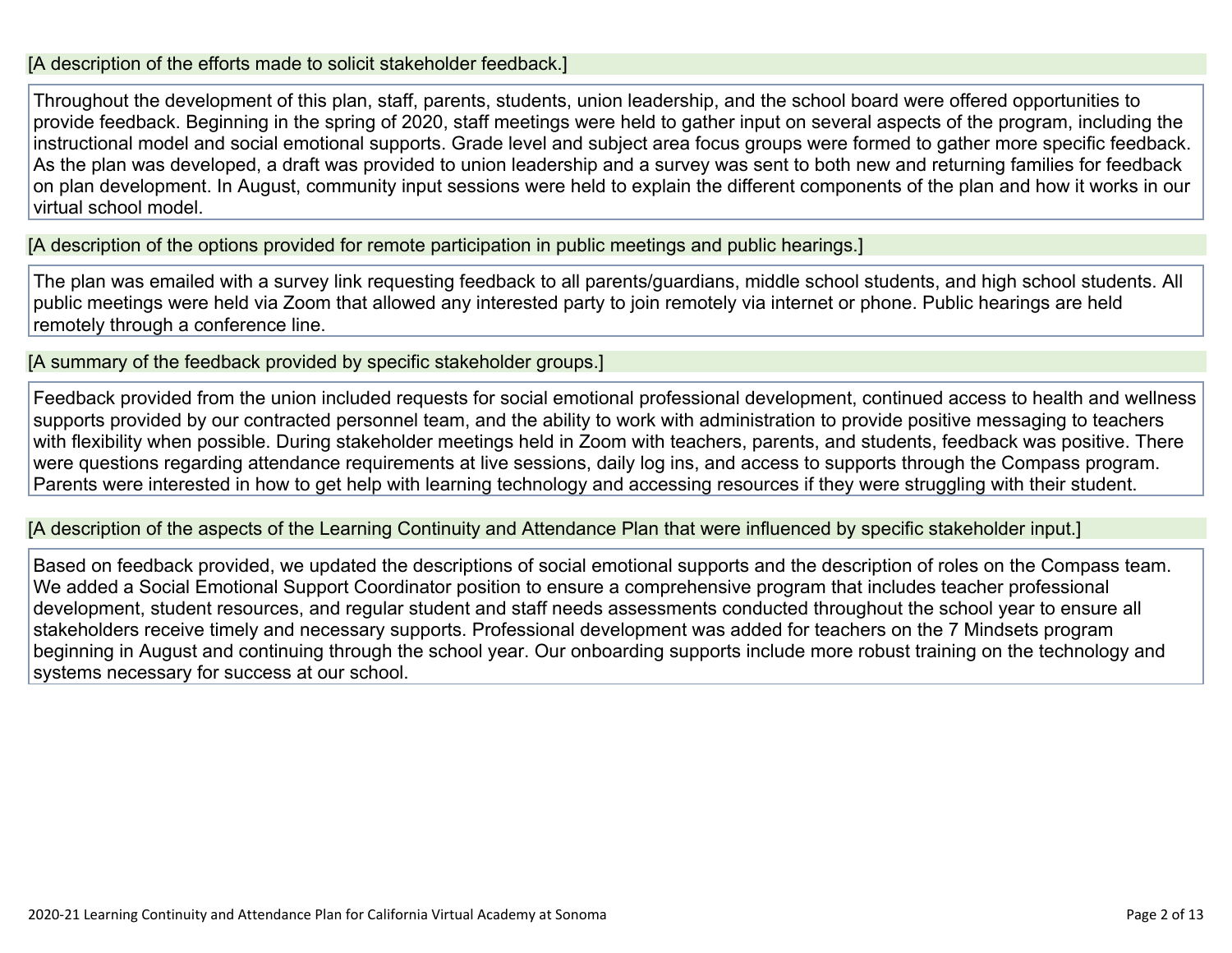# **[Continuity](http://www.doc-tracking.com/screenshots/20LCP/Instructions/20LCPInstructions.htm#ContinuityofLearning) of Learnin[g](http://www.doc-tracking.com/screenshots/20LCP/Instructions/20LCPInstructions.htm#ContinuityofLearning)**

### **In-Person [Instructional](http://www.doc-tracking.com/screenshots/20LCP/Instructions/20LCPInstructions.htm#ContinuityofLearning1) Offerings**

[A description of the actions the LEA will take to offer classroom-based instruction whenever possible, particularly for students who have experienced significant learning loss due to school closures in the 2019–2020 school year or are at a greater risk of experiencing learning loss due to future school closures.]

As a non-classroom based charter school, California Virtual Academy at Sonoma provides instruction synchronously and asynchronously via our online platforms. Students in elementary grades are enrolled in seven course offerings including math, language arts, history, science, physical education, art, and music or world language. Students in middle school grades are enrolled in seven course offerings including math, language arts, history, science, physical education, art, and an elective offering including options of music, world language, and career readiness. High school students are enrolled in six courses to meet the graduation requirements of the school. Students have access to the asynchronous lesson components 24 hours a day, seven days per week. Daily assignments in courses are listed on the student's online school calendar and graded upon submission. Synchronous instruction is provided via our Class Connect platform. Teachers are required to provide a minimum of 15 hours of interactive instruction per week focused on high-priority essential standards. Students have additional targeted, synchronous instructional support for both remediation and enrichment according to individual student needs. Targeted small-group instructional sessions address learning loss due to school closures. Students are required to login daily and attend all assigned live instructional sessions.

#### **Actions Related to In-Person [Instructional](http://www.doc-tracking.com/screenshots/20LCP/Instructions/20LCPInstructions.htm#ContinuityofLearning2) Offerings [additional rows and actions may be added as necessary]**

| <b>Description</b>                                                                                                                                                                                                                                                                                                                                                                                                                                                                                                                                                                                                                                                                                                                                                                                                              | <b>Total Funds</b> | Contributing |
|---------------------------------------------------------------------------------------------------------------------------------------------------------------------------------------------------------------------------------------------------------------------------------------------------------------------------------------------------------------------------------------------------------------------------------------------------------------------------------------------------------------------------------------------------------------------------------------------------------------------------------------------------------------------------------------------------------------------------------------------------------------------------------------------------------------------------------|--------------------|--------------|
| According to our charter, California Virtual Academy at Sonoma is a non-classroom based<br>charter school. The actions listed are designed to meet the needs of our students for the 20-<br>21 school year.<br>• Students are enrolled in a broad course of study.<br>Instruction is provided synchronously and asynchronously via our online platforms.<br>• Students are required to login to the online school daily and attend all assigned live<br>instructional sessions. In the instance of loss of Internet service, families are<br>provided an offline continued engagement plan.<br>Students are provided a laptop and all books/materials for courses. Technical support<br>is available.<br>Low-income families may receive an internet reimbursement.<br>Students experiences homelessness may receive a hotspot. |                    |              |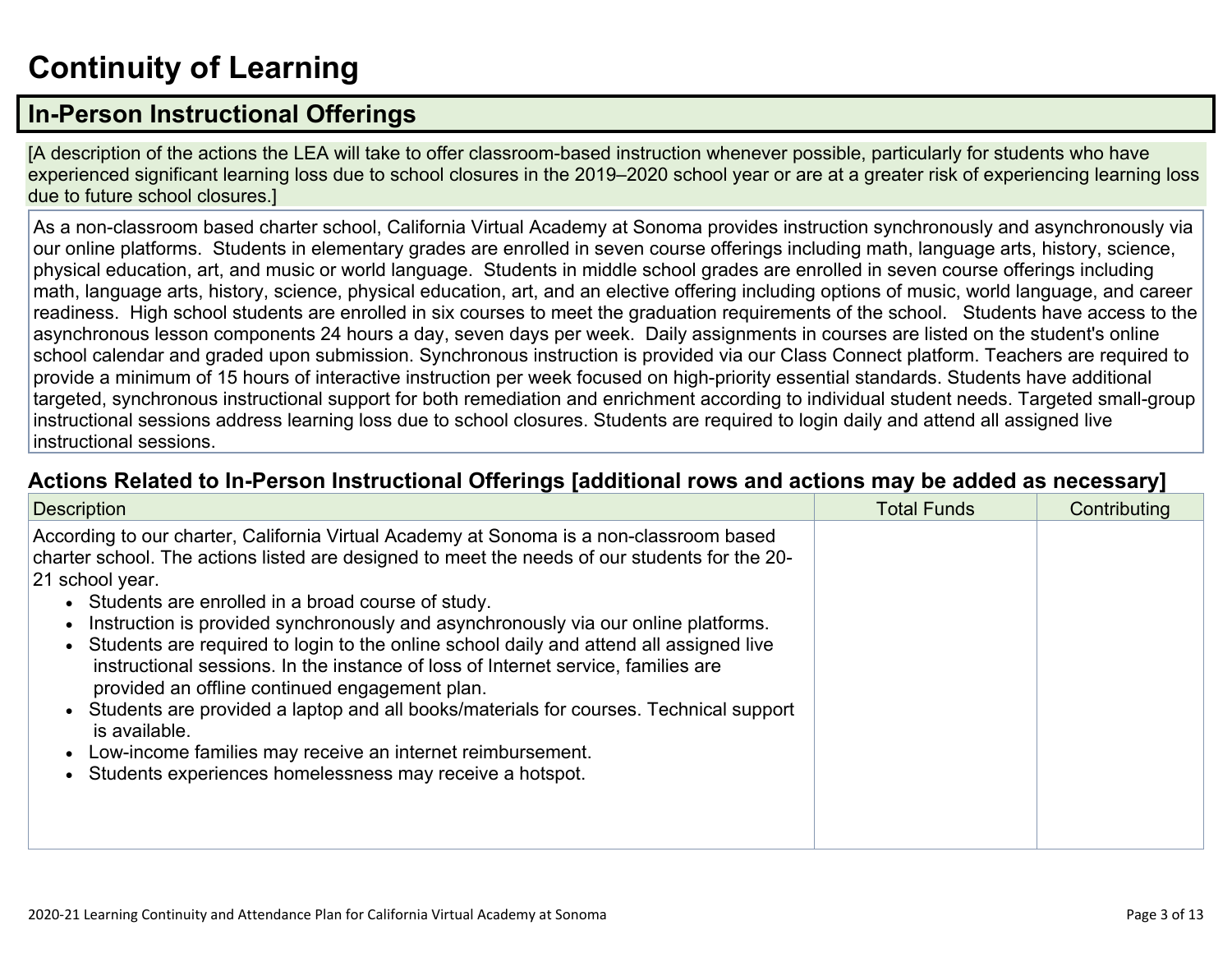### **Distance [Learning](http://www.doc-tracking.com/screenshots/20LCP/Instructions/20LCPInstructions.htm#DistanceLearningProgram) Program**

#### **Continuity of [Instruction](http://www.doc-tracking.com/screenshots/20LCP/Instructions/20LCPInstructions.htm#DistanceLearningProgram1)**

[A description of how the LEA will provide continuity of instruction during the school year to ensure pupils have access to a full curriculum of substantially similar quality regardless of the method of delivery, including the LEA's plan for curriculum and instructional resources that will ensure instructional continuity for pupils if a transition between in-person instruction and distance learning is necessary.]

Live instruction is facilitated through our class connect, online classroom, platform. Students are required to login daily and attend all assigned live instructional sessions. Each quarter includes an 8 week instructional cycle where teachers provide a minimum of 15 hours of live, interactive instruction and support. The bulk of instructional time is facilitated to the class, however many small group tutoring sessions or one on one support sessions are also offered by teachers.

Students at the California Virtual Academies have access to their courses and curriculum 24 hours a day, seven days a week. Daily, required assignments in courses are listed on the student's online school calendar and graded upon submission. Along with our course curriculum, students have access to a variety of other support resources, embedded in department's programs and facilitated through the classroom teacher.

In the instance of any loss of access to the online platforms due to loss of Internet service, etc, families are provided a continued engagement plan to ensure that there is no loss of academic engagement and support them with any needs they may have.

#### **Access to Devices and [Connectivity](http://www.doc-tracking.com/screenshots/20LCP/Instructions/20LCPInstructions.htm#DistanceLearningProgram2)**

[A description of how the LEA will ensure access to devices and connectivity for all pupils to support distance learning.]

All students are provided a laptop upon request and materials for all courses. Students may also qualify for internet subsidy based on household income reported on the Back to School Packet/ qualification for National School Lunch Program. Students who have reported homelessness may qualify for a hotspot to ensure internet access is available. Reduced cost internet service provider information is provided to families who report loss of income or financial difficulty. Technical support is available through K12 to ensure students have appropriate equipment and access. Damaged, stolen, or lost equipment will be reported and replacements ordered as needed.

#### **Pupil [Participation](http://www.doc-tracking.com/screenshots/20LCP/Instructions/20LCPInstructions.htm#DistanceLearningProgram3) and Progress**

[A description of how the LEA will assess pupil progress through live contacts and synchronous instructional minutes, and a description of how the LEA will measure participation and time value of pupil work.]

The school assess pupil progress with live contacts and synchronous instructional minutes in several different ways. Homeroom teachers make monthly enduring connection calls to their homeroom students to review attendance, progress in classes and current grades. Additionally, homeroom teachers hold quarterly parent student teacher conferences and send out progress reports and semester report cards.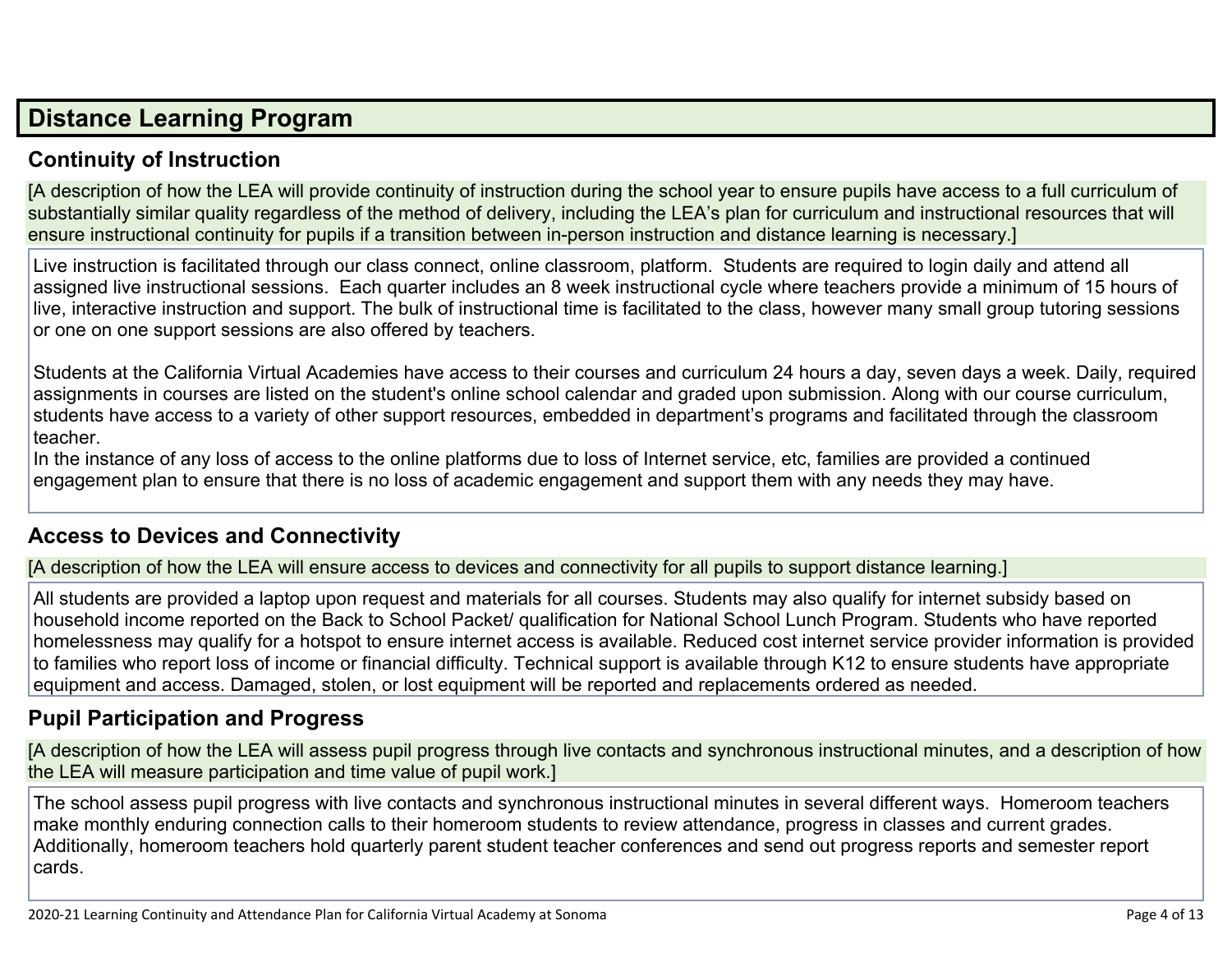With regards to content classes, the live instruction invitation framework emphasizes math and English instruction and takes into consideration the overall hours a student is expected to spend in Class Connect each week by limiting class session length to an average of 45 minutes. The live instruction schedule is designed to allow small group instruction while also allowing for flexibility in grouping, session length, and opportunities for extended collaborative sessions. During live sessions, students be assessed on previous knowledge and knowledge gained during the lesson. Teachers have and continue to work with their instructional coach and content team to determine priority standards and common assessments for the courses.

Homeroom teachers, instructional coaches and Attendance Advocates monitor student participation and attendance in live instructional sessions using the daily activity report and the weekly progress tracker, in addition to other content reports as necessary. They follow up with students to ensure students understand the importance of attending live sessions and help students overcome challenges to live student attendance.

#### **Distance Learning Professional [Development](http://www.doc-tracking.com/screenshots/20LCP/Instructions/20LCPInstructions.htm#DistanceLearningProgram4)**

[A description of the professional development and resources that will be provided to staff to support the distance learning program, including technological support.]

As an established virtual online school all professional development and resources are set up to support virtual learning. Our school has a dedicated IT team to support staff, families, and students. Staff is also trained to provide technological support to families when they experience temporary internet or computer issues. Our school has an engagement policy to support students when they may be temporarily offline. All staff received professional development on the use of project based learning within an online based platform to provide students with engaging, authentic learning experiences online. In addition, teachers receive ongoing coaching and professional development on mathematical practices and utilizing rich math tasks to improve student outcomes. Teachers also engage in Professional Learning Communities to improve academic achievement for all CAVA students.

#### **Staff Roles and [Responsibilities](http://www.doc-tracking.com/screenshots/20LCP/Instructions/20LCPInstructions.htm#DistanceLearningProgram5)**

[A description of the new roles and responsibilities of affected staff as a result of COVID-19.]

In the High School, Graduation Coaches have been added to create a wrap around support for our senior class. They ensure all documentation is in order, students are on track to graduate, and they support them in achieving their college and career goals. The role is intended to directly impact graduation rate, college and career readiness, and monitor students for one year post-graduation.

California Virtual Academy at Sonoma is developing a new Socio-Emotional and Engagement team called Compass. The Compass Program provides information, resources, and support to students and families who are new to our schools, who are struggling to remain engaged in school, or who are in a crisis situation due to lack of resources or social-emotional issues. Within the Compass Program are several roles that provide targeted support to students, based on individual needs:

- Engagement Coaches: Provide both intensive & light-touch support for students struggling with daily engagement through 1-1 weekly conferencing, small group conferencing, and weekly support contracts.
- Community Coordinator: Hosts online sessions to support and provide connection for Learning Coaches, assists in coordination of in-Person Events, facilitates Social Media and school-level communications.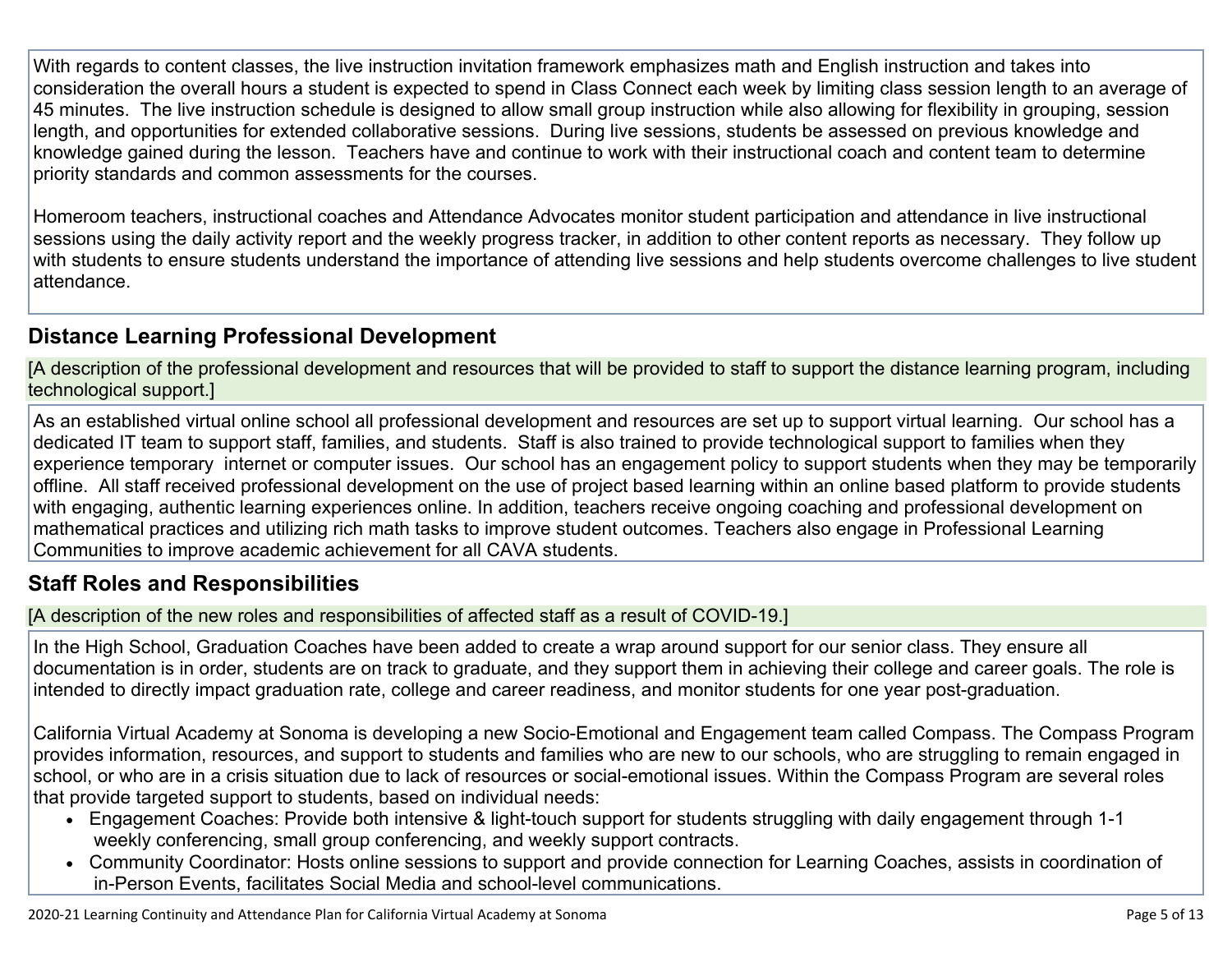- MKV & Foster Support Coordinator: Provides information and resources to homeless and foster students
- Support Coordinators: Oversee the 7 Mindsets Assemblies and monthly communication to families, facilitates school-wide socialemotional screening, provides 1-1 or small group support for students who need additional SE supports.
- Onboarding Specialist: Coordinates and facilitates onboarding & orientation for new students. Provides help for returning at-promise students through Modified Strong Start sessions. Leads additional support sessions for new students throughout the year for those who need additional help with navigating the school platform.

Staff is provided professional development in the 7 Mindsets curriculum to integrate social-emotional learning into their instruction and communication with students. Staff is also provided training in how to incorporate trauma informed practices into their communication with students and families based on research.

The school holds regular virtual assemblies on internet/cyber bullying, internet safety, and suicide prevention throughout the school year. We also utilize 7 mindsets curriculum to support student socio-emotional health.

The Compass Social Emotional Coordinators surveys all students in the fall to identify those students who are at high risk for socialemotional difficulties. Students are offered additional support with Compass and their parents are sent information on community resources that are available, based on need. Additionally, all students are invited to monthly 7 Mindsets assemblies to support SE learning and to foster a supportive school climate. Teachers and staff can request additional support from the Compass Program for students who are struggling with engagement or social-emotional difficulties.

#### **[Supports](http://www.doc-tracking.com/screenshots/20LCP/Instructions/20LCPInstructions.htm#DistanceLearningProgram6) for Pupils with Unique Needs**

[A description of the additional supports the LEA will provide during distance learning to assist pupils with unique needs, including English learners, pupils with exceptional needs served across the full continuum of placements, pupils in foster care, and pupils who are experiencing homelessness.]

California Virtual Academy at Sonoma is an established virtual school model ready to support all students in a virtual setting. All students have a designated learning coach and are connected to a teacher as their main point of contact to ensure daily checks of progress and attendance occur. Support staff are available to assist with specific needs in the areas of attendance, academic progress, social/ emotional, language development, foster youth, homelessness, IEP, and 504 Plan.

All students classified as an English Learner with the state of CA offers live ELD classes each week. These classes directly teach the ELD standards as they are aligned with the essential ELA standards the students are learning in core classes. Students are offered additional small group ELD instruction based on formative assessments and need to access the general education curriculum. Additional online resources are being sent to families with home language support and online learning activities.

Pupils with exceptional needs served across the full continuum of placements - The school values all students, including students with disabilities. Through this unprecedented pandemic, we have continued to comply with IDEA and all services have been continuously offered virtually per individual students' IEPs. Virtual support is being offered to our students attending non-public schools, for the duration of in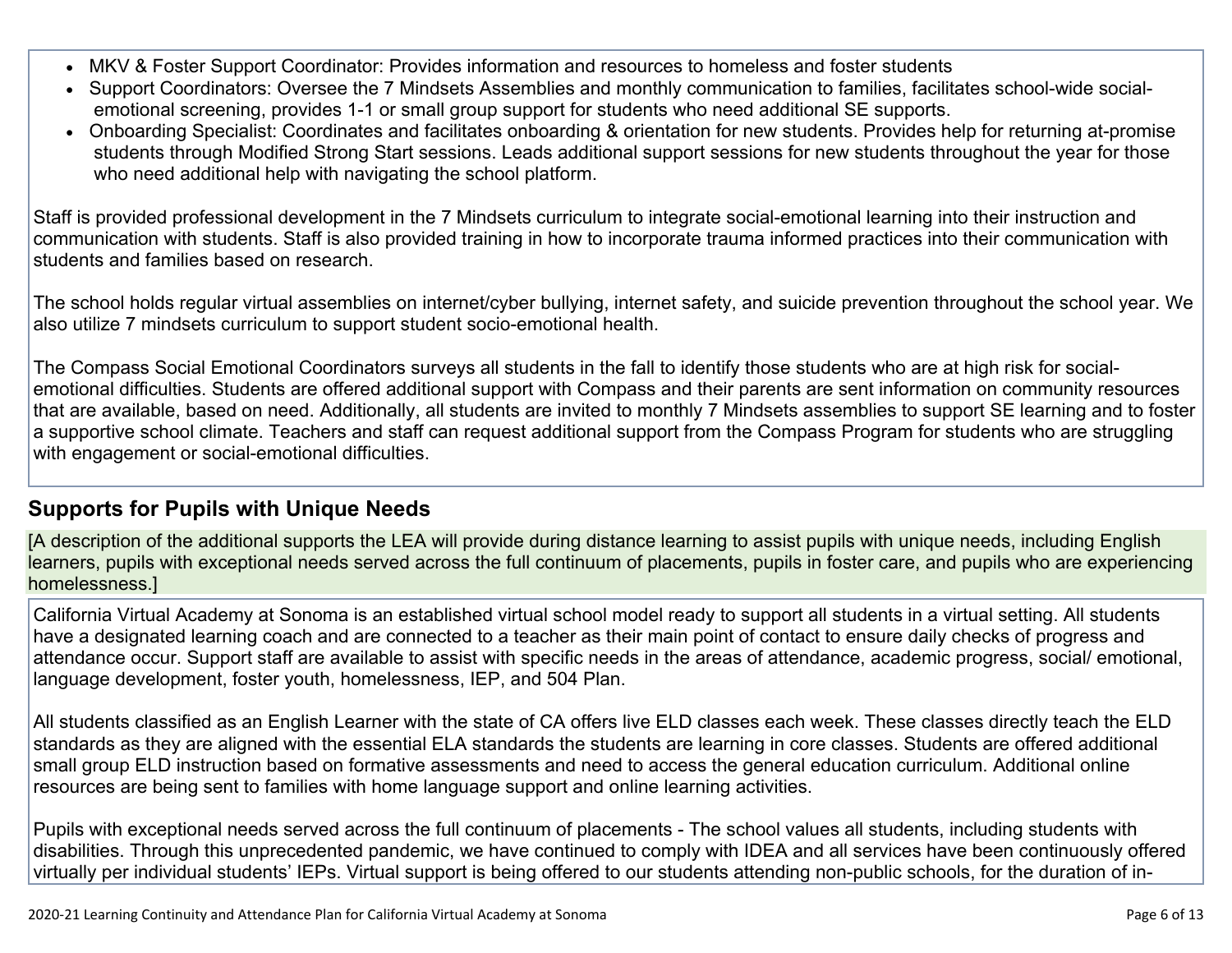person school closures. Considering student needs, IEP teams met during this time to discuss additions or changes to services to support social-emotional and behavioral needs.

California Virtual Academy at Sonoma is committed to supporting the unique educational, emotional, and social needs of all students, including those who are in foster care or are experiencing homelessness. These hardships often cause additional stress and anxiety that affect a child's capacity to focus in school. As students are identified as foster or homeless, the MKV & Foster Support Coordinator, a new position created in response to the COVID-19 pandemic, reaches out to the student/family to work with them 1-1 to notify them of their rights, to determine what types of support the family needs, and to connect the family to necessary resources. Common needs include referrals to community-based resources, additional in-school support, and help in maintaining regular internet service to connect to school. If the family needs help with internet, help would be provided in completing the BTSP for ISP reimbursement. If a hotspot is needed (for MKV families), delivery would be arranged. Homeless and foster youth in high school are assessed to determine whether partial credits have been earned. Foster Youth in 11th or 12th grade are assessed to determine whether they are eligible for reduced credit graduation in adherence to AB 167/216.

#### **Actions related to the Distance Learning Program [additional rows and actions may be added as [necessary\]](http://www.doc-tracking.com/screenshots/20LCP/Instructions/20LCPInstructions.htm#DistanceLearningProgram7)**

| <b>Description</b>                                                                                                                                                                                                                                                                                                                                                                                                                                                                                                                                                                                                                                                                                                                                                                                                                                                                                                                                                                                                                                    | <b>Total Funds</b> | Contributing |
|-------------------------------------------------------------------------------------------------------------------------------------------------------------------------------------------------------------------------------------------------------------------------------------------------------------------------------------------------------------------------------------------------------------------------------------------------------------------------------------------------------------------------------------------------------------------------------------------------------------------------------------------------------------------------------------------------------------------------------------------------------------------------------------------------------------------------------------------------------------------------------------------------------------------------------------------------------------------------------------------------------------------------------------------------------|--------------------|--------------|
| According to our charter, California Virtual Academy at Sonoma is a non-classroom based<br>charter school. The actions listed are designed to meet the needs of our students for the 20-<br>21 school year.<br>• Students are enrolled in a broad course of study.<br>Instruction is provided synchronously and asynchronously via our online platforms.<br>Students are required to login to the online school daily and attend all assigned live<br>instructional sessions. In the instance of loss of Internet service, families are<br>provided an offline continued engagement plan.<br>Students are provided a laptop and all books/materials for courses. Technical support<br>is available.<br>Low-income families may receive an internet reimbursement.<br>Students experiences homelessness may receive a hotspot<br>Graduation Coaches ensure students are on track to graduate.<br>Socio-Emotional and Engagement team, including Engagement Coaches,<br>Community Coordinator, Support Coordinators, and Onboarding Specialist, provide | 6877830            | <b>Yes</b>   |
| targeted support to build relationships, and bring about success and engagement.<br>• MKV & Foster Support Coordinator ensure all students have full and equal access to<br>school programs and support to meet academic standards.                                                                                                                                                                                                                                                                                                                                                                                                                                                                                                                                                                                                                                                                                                                                                                                                                   |                    |              |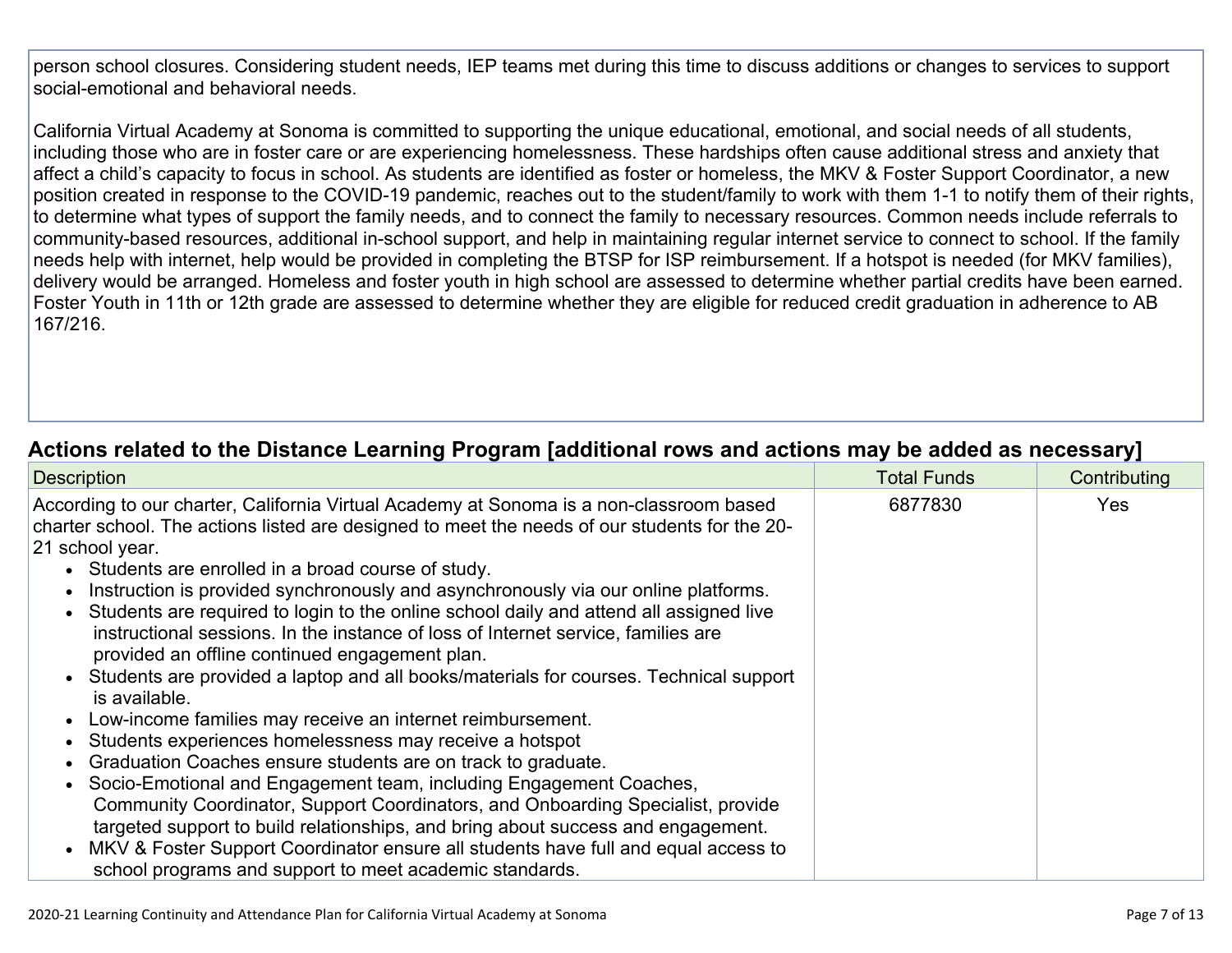| Description                                                                    | <b>Total Funds</b> | Contributing |
|--------------------------------------------------------------------------------|--------------------|--------------|
| ELD teachers provide English Learners with synchronous designated ELD classes. |                    |              |
|                                                                                |                    |              |
|                                                                                |                    |              |

### **Pupil [Learning](http://www.doc-tracking.com/screenshots/20LCP/Instructions/20LCPInstructions.htm#PupilLearningLoss) Loss**

[A description of how the LEA will address pupil learning loss that results from COVID-19 during the 2019–2020 and 2020–21 school years, including how the LEA will assess pupils to measure learning status, particularly in the areas of English language arts, English language development, and mathematics.]

All students (new and returning) start the year with a benchmark assessment (Star360), designed to identify areas of strength and weakness. The taking of this assessment is marked as required, strongly encouraged, and awarded points by homeroom teachers. The results of this assessment are utilized to invite students to live sessions to vary in length and frequency, based on student needs and areas of excellence.

#### **Pupil Learning Loss [Strategies](http://www.doc-tracking.com/screenshots/20LCP/Instructions/20LCPInstructions.htm#PupilLearningLoss1)**

[A description of the actions and strategies the LEA will use to address learning loss and accelerate learning progress for pupils, as needed, including how these strategies differ for pupils who are English learners; low-income; foster youth; pupils with exceptional needs; and pupils experiencing homelessness.]

This starts, as addressed above, with the initial benchmark assessment. The results of this assessment are utilized to invite students to live sessions that vary in length and frequency, based on student needs and areas of excellence. Students with special needs are identified by their homeroom teacher and parent/LC and referred for extra layers of support offered by the Sped and/or Compass Team. Each department identifies student learning loss and gaps through a standards based diagnostic assessment. Utilizing the results from that assessment, teachers implement a multi-tiered instructional approach that targets all students' needs. All students receive daily core instruction offered live and virtual in the high priority standards. Students that have learning gaps are invited to additional live virtual small group intervention sessions with the GE teacher. Elementary students exhibiting significant learning gaps participate in researched based supplemental programs for math and/or ELA. Middle School students exhibiting significant learning gaps participate in an intervention program in math and/or ELA overseen by the Academic Lead Support. Students identified as homeless are supported by our Compass Team which provides local and state resources along with an internet hotspot to maintain connectivity as needed. Internet subsidies are provided to students based on their financial needs as evidenced by their income level.

All English Learners have an ELD Specialist who is authorized to teach designated English Language Development supporting them in addition to their general education teacher. Each EL receives a differentiated curriculum based on his/her individual language proficiency.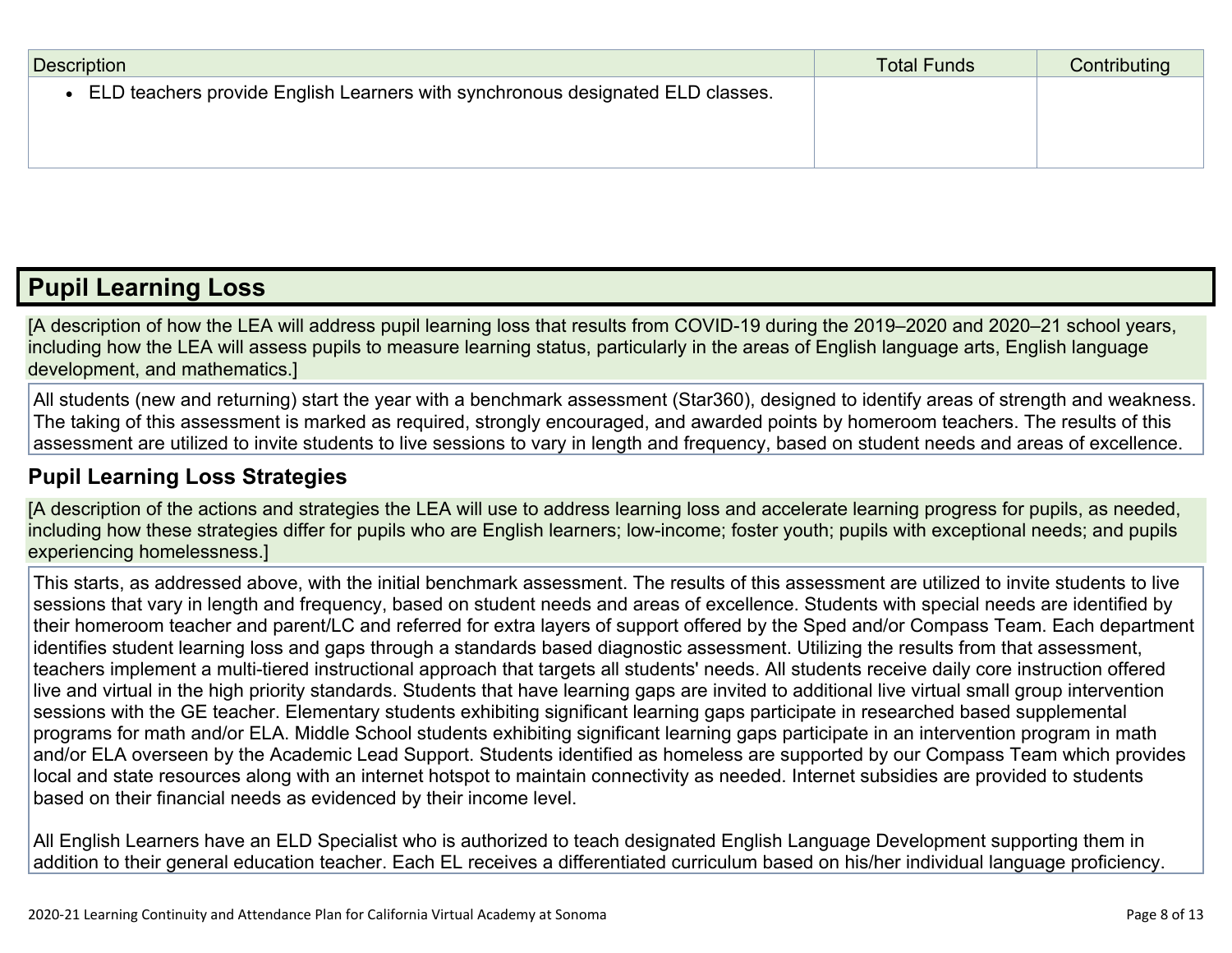Instruction is targeted to the ELD standards and frequent formative assessments ensure each English Learners is making adequate progress.

The special education department addresses student needs on an individual basis. Any additional supports or services that are deemed necessary to address learning loss is provided. Our students in special education have access to all interventions and supports offered through the general education program.

#### **[Effectiveness](http://www.doc-tracking.com/screenshots/20LCP/Instructions/20LCPInstructions.htm#PupilLearningLoss2) of Implemented Pupil Learning Loss Strategies**

[A description of how the effectiveness of the services or supports provided to address learning loss will be measured.]

We are measuring effectiveness through regular standards-based benchmark assessments in math and ELA throughout the year. Teachers are also conducting numerous formal and informal assessments through daily interaction in the online classroom, as well as in live support sessions. Administrators and Instructional Coaches at all levels are observing teachers' live sessions throughout the year and providing feedback, encouragement, and support. Teachers and administrators are meeting monthly to discuss student and teacher progress, using data collected in live sessions, through the benchmark assessments, and in the online classroom. Professional Learning Communities are held weekly to discuss and evaluate the effectiveness of live instructional practices along with creating common assessments and adjusting instruction as needed.

Teachers provide daily live virtual sessions that focus on the high priority standards. Teachers also implement a multi-tiered RTI approach to ensure all students receive core instruction and students that need additional support are offered tier 2 and tier 3 interventions throughout the week. The effectiveness of these sessions are monitored on a weekly basis through in class formative assessments, on a monthly basis during teacher PLC meetings and documented on a standards tracker. Teachers analyze data on an ongoing weekly basis to measure the effectiveness of student supports put in place and meet with the administrative team quarterly to discuss student and teacher progress. Students that have significant learning gaps are provided tier 3 support through utilizing the intervention program, overseen and monitored by the Academic Lead support. Weekly reports are provided to measure student growth and progress. Administrative observations and Instructional Coach observations take place approximately 4 times a month to monitor and assess the effectiveness of instruction taking place in live sessions.

#### **Actions to Address Pupil Learning Loss [additional rows and actions may be added as [necessary\]](http://www.doc-tracking.com/screenshots/20LCP/Instructions/20LCPInstructions.htm#PupilLearningLoss4)**

| Description                                                                                                             | <b>Total Funds</b> | Contributing |
|-------------------------------------------------------------------------------------------------------------------------|--------------------|--------------|
| Benchmark assessment identifies areas of strength and weakness in reading and<br>math.                                  | 194506             | Yes          |
| Instructional Leads oversee and monitor the response to instruction to increase<br>student achievement in Math and ELA. |                    |              |
| Supplemental intervention programs provided to students experiencing significant<br>learning gaps.                      |                    |              |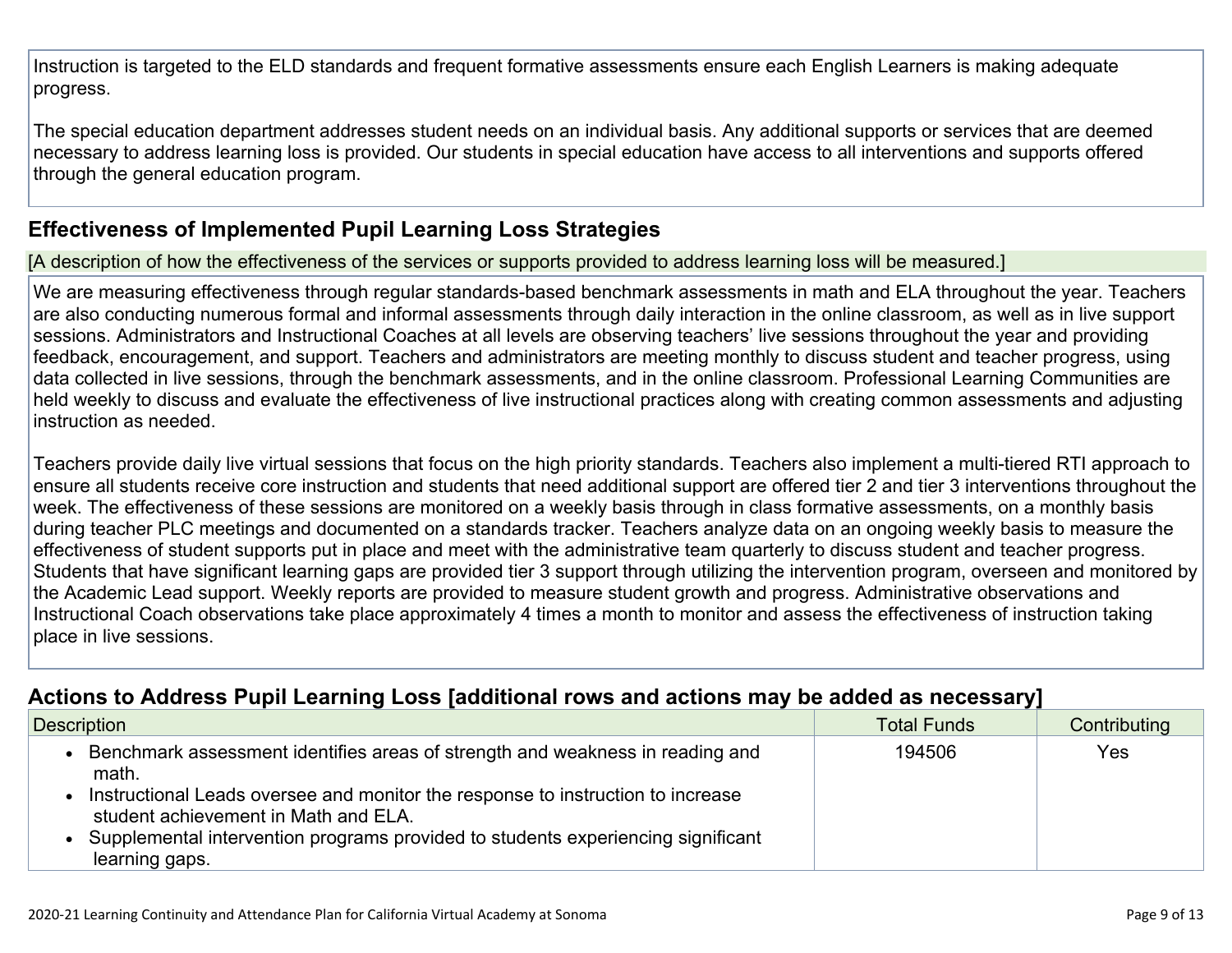| <b>Description</b>                                                                                                                                                                                                                                         | <b>Total Funds</b> | Contributing |
|------------------------------------------------------------------------------------------------------------------------------------------------------------------------------------------------------------------------------------------------------------|--------------------|--------------|
| Professional Learning Community focused on evaluating the effectiveness of live<br>instructional practices and creating common assessments.<br>Instructional Coaches monitor and assess the effectiveness of instruction taking<br>place in live sessions. |                    |              |

# **Mental Health and Social and Emotional [Well-Being](http://www.doc-tracking.com/screenshots/20LCP/Instructions/20LCPInstructions.htm#MentalHealthandSocialandEmotional)**

[A description of how the LEA will monitor and support mental health and social and emotional well-being of pupils and staff during the school year, including the professional development and resources that will be provided to pupils and staff to address trauma and other impacts of COVID-19 on the school community.]

The Compass Social Emotional Coordinators surveys all students in the fall to identify those students who are at high risk for socialemotional difficulties. Students are offered additional supports with Compass and their parents are sent information on community resources that are available, based on need. Additionally, all students are invited to monthly 7 Mindsets assemblies to support SE learning and to foster a supportive school climate. Teachers and staff can request additional support from the Compass Program for students who are struggling with engagement or social-emotional difficulties. CAVA is creating a specialized focus on social-emotional learning and gather baseline, midyear, and end of year data to make informed decisions about the social-emotional needs of the school's students, teachers, parents, and administrators. The school also form a Social and Emotional Committee consisting of each of these stakeholders listed previously. The committee is integral in evaluating the school's needs and steering the direction of support that is needed to impact the school's culture, and efficacy of social-emotional learning.

To provide an additional layer of support to the social-emotional well-being of our students, they have access to and participate in the 7 Mindsets Program. In addition to the 7 mindsets content and curriculum, students are invited to attend monthly assemblies with one mindset as the focus for each assembly. Teachers are provided with professional development opportunities on how to integrate the mindsets into instructional and HR sessions, based on the monthly focus.

Professional Development: Staff is provided professional development in the 7 Mindsets curriculum. There are also monthly professional development for teachers on how they can integrate social-emotional learning within their instruction and communication with students. Staff is also provided training in how to incorporate trauma informed practices into their communication with students and families based on research regarding ACES. All teachers, TK-12 have access to the 7 Mindsets Portal. CAVA provides Parent Trainings to better educate parents on the importance of social-emotional learning and how to apply key strategies and techniques within their parenting.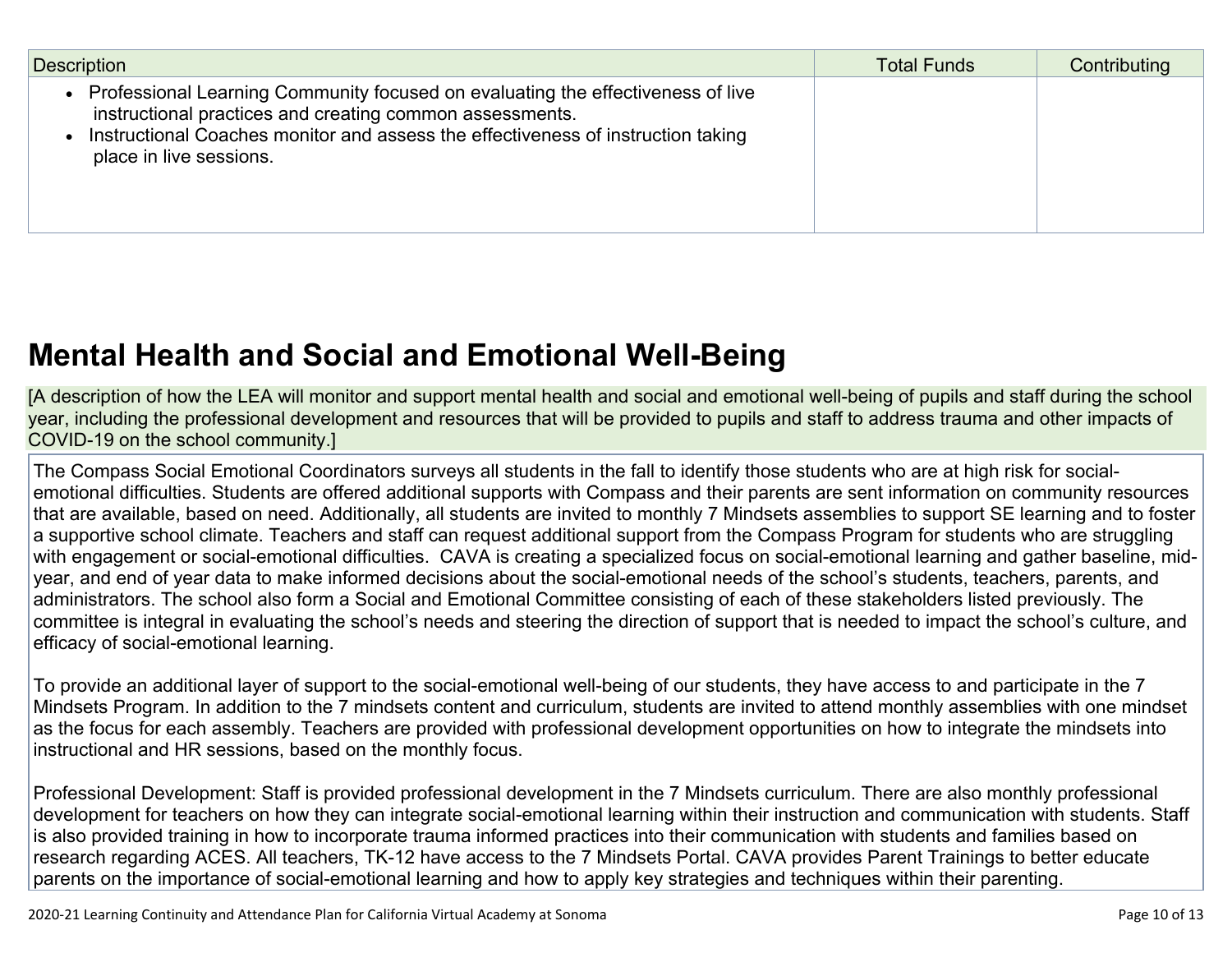The school holds regular virtual assemblies on internet/cyber bullying, internet safety, and suicide prevention throughout the school year. We also utilize 7 mindsets curriculum to support student socio-emotional health.

The school is developing a new Socio-Emotional and Engagement team called Compass. The Compass Program provides information, resources, and support to students and families who are new to our schools, who are struggling to meet enrollment requirements due to lack of engagement with school, or who are in a crisis due to lack of resources or social-emotional issues.

## **Pupil and Family [Engagement](http://www.doc-tracking.com/screenshots/20LCP/Instructions/20LCPInstructions.htm#PupilEngagementandOutreach) and Outreach**

[A description of pupil engagement and outreach, including the procedures for tiered reengagement strategies for pupils who are absent from distance learning and how the LEA will provide outreach to pupils and their parents or guardians, including in languages other than English, when pupils are not meeting compulsory education requirements, or if the LEA determines the pupil is not engaging in instruction and is at risk of learning loss.]

Students are all assigned a homeroom teacher who serves in an advisory role to them. Teachers hold monthly academic check in meetings via Zoom or Black Board Collaborate in order to discuss progress across their content areas. Regional leads and teachers also meet monthly to discuss pupil progress and strategies to re-engage. One of the strategies they discuss is the possible referral to our Compass program where a liaison is assigned to the student for a period of time to monitor, call, meet and provide encouragement. Another possible strategy discussed is academic probation when we determine that students are attending school but not progressing in their lessons or submitting work. When students are placed on academic probation, the campus regional lead works with that student in live sessions, email, phone calls in an attempt to re-engage. Teachers have access to live language translators via phone service that dial out numbers of parents who speak another language so that we ensure we are all working together. We provide a wealth of data to our teachers each week that includes the number of minutes each student spent working both synchronous and asynchronous; we have trained teachers in the steps needed to follow up with that data with very clear systems and processes. When students are absent from school we have an attendance BOT which autodials parents to inform them that their child missed school that day. We also have attendance liaisons who follow up with emails, certified letters and coordinate training we provide to parents via live sessions to help them support their child in daily attendance.

# **School [Nutrition](http://www.doc-tracking.com/screenshots/20LCP/Instructions/20LCPInstructions.htm#SchoolNutrition)**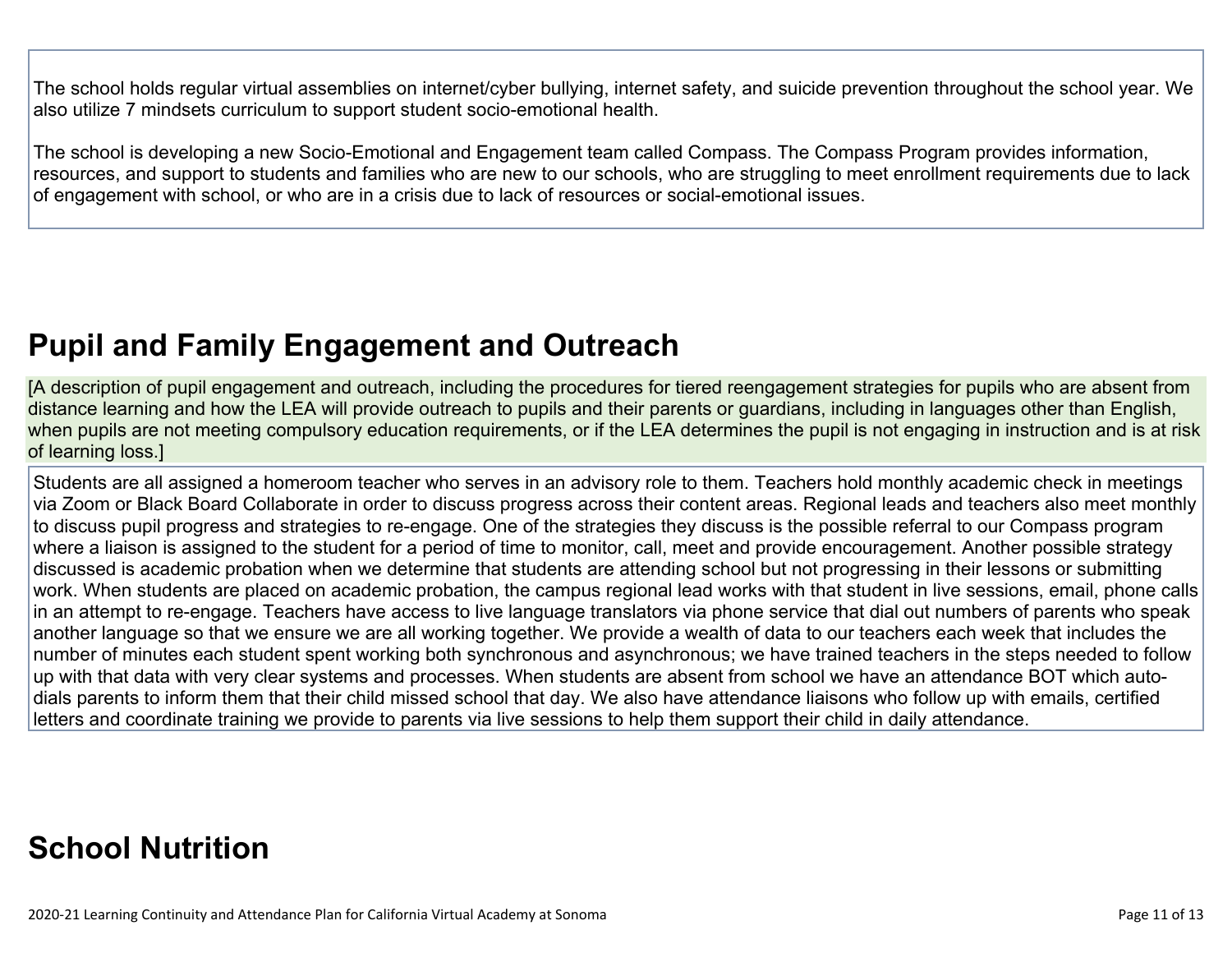[A description of how the LEA will provide nutritionally adequate meals for all pupils, including those students who are eligible for free or reduced-price meals, when pupils are participating in both in-person instruction and distance learning, as applicable.]

California Virtual Academy at Sonoma is a non-classroom based charter school. As such, there is no in-person instruction therefore no meals are offered.

### **[Increased](http://www.doc-tracking.com/screenshots/20LCP/Instructions/20LCPInstructions.htm#IncreasedorImprovedServices) or Improved Services for Foster Youth, English Learners, and Low-Income [Students](http://www.doc-tracking.com/screenshots/20LCP/Instructions/20LCPInstructions.htm#IncreasedorImprovedServices)**

|        | Percentage to Increase or Improve Services Increased Apportionment based on the Enrollment of Foster Youth, English Learners, and Low- |
|--------|----------------------------------------------------------------------------------------------------------------------------------------|
| 11.55% | 604974                                                                                                                                 |

### **Required [Descriptions](http://www.doc-tracking.com/screenshots/20LCP/Instructions/20LCPInstructions.htm#RequiredDescriptions)**

[For the actions being provided to an entire school, or across the entire school district or county office of education (COE), an explanation of (1) how the needs of foster youth, English learners, and low-income students were considered first, and (2) how these actions are effective in meeting the needs of these students.]

The LEA is an established virtual school model ready to support all students in a virtual setting. Support staff are available to assist with specific needs in the areas of attendance, academic progress, social/ emotional, language development, foster youth, homelessness, IEP, and 504 Plan. These challenges often cause additional stress and anxiety that affect a child's capacity to focus in school. The school has a developed Socio-Emotional and Engagement team called Compass. The Compass Program provides information, resources, and support to students and families who are new to our schools, who are struggling to meet enrollment requirements due to lack of engagement with school, or who are in a crisis due to lack of resources or social-emotional issues. The Compass Program includes several roles that provide targeted support to students, based on individual needs:

- Engagement Coaches: Provide both intensive & light-touch support for students struggling with daily engagement through 1-1 weekly conferencing, small group conferencing, and weekly support contracts.
- Community Coordinator: Hosts online sessions to support and provide connection for Learning Coaches.
- Social Support Coordinators: Oversee the 7 Mindsets Assemblies and monthly communication to families, facilitates school-wide social-emotional screening, provides 1-1 or small group support for students who need additional SE supports.